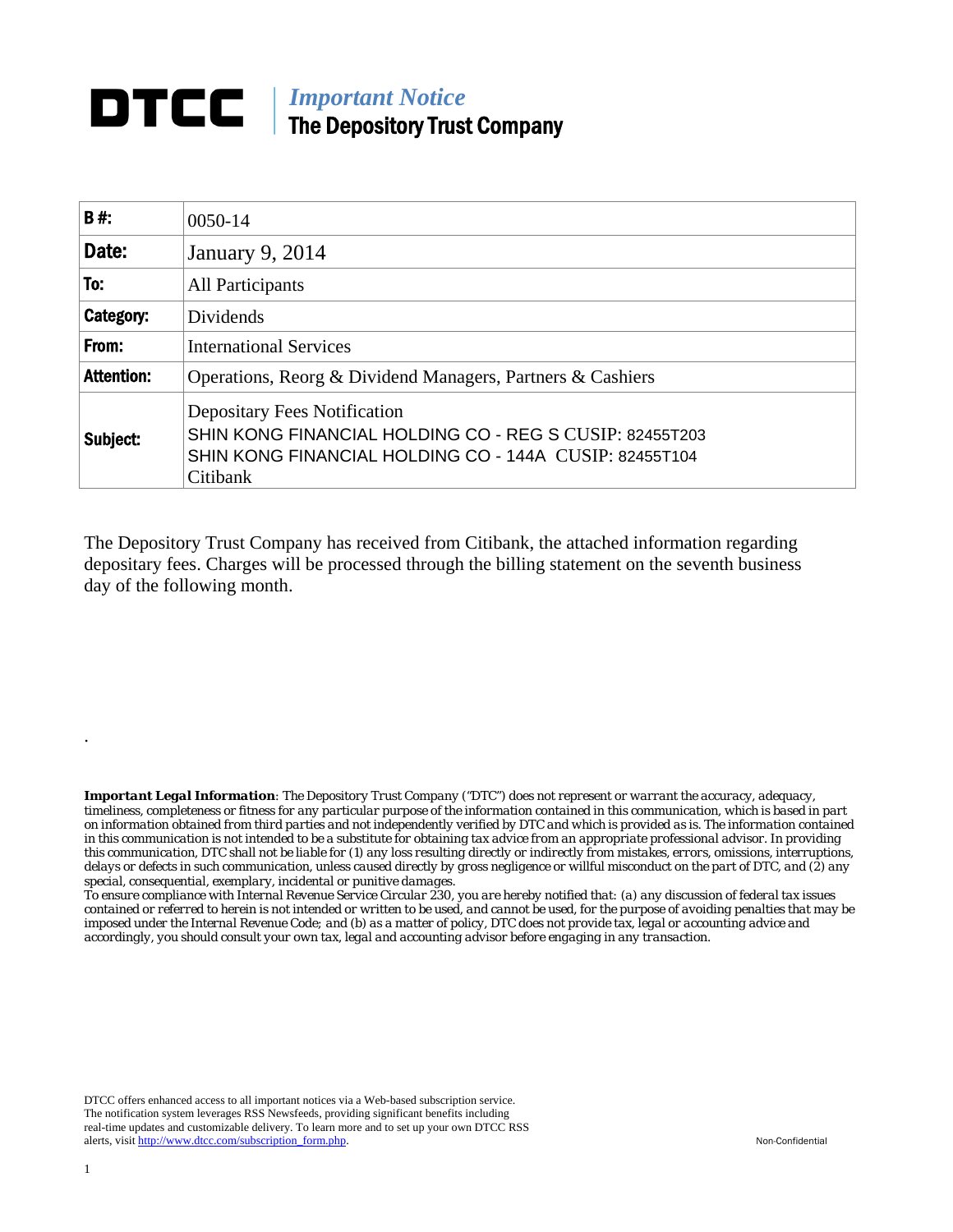

## **DEPOSITARY SERVICE FEE ANNOUNCEMENT**

**To the holders of : SHIN KONG FINANCIAL HOLDING CO - 144A**

**DATE : 1/07/2014**

**Please be advised of the following Depositary Service Fee ("DSF")**

| <b>DR PROGRAM:</b>       | <b>SHIN KONG FINANCIAL HOLDING CO - 144A</b> |  |  |  |
|--------------------------|----------------------------------------------|--|--|--|
| <b>CUSIP:</b>            | 82455T104                                    |  |  |  |
| <b>ISIN:</b>             | US82455T1043                                 |  |  |  |
| <b>COUNTRY:</b>          | <b>TAIWAN</b>                                |  |  |  |
| <b>RATIO:</b>            | 25:1                                         |  |  |  |
| <b>DSF RECORD DATE:</b>  | 2/14/2014                                    |  |  |  |
| <b>DSF BILLING DATE:</b> | 3/31/2014                                    |  |  |  |
| <b>RATE PER DR:</b>      | \$0.02 per GDS held                          |  |  |  |
|                          |                                              |  |  |  |

Citibank (the "Depositary") hereby represents and warrants to The Depository Trust Company ("DTC") that it may collect and receive, pursuant to the terms and conditions of the Deposit Agreement(s) (the "Agreement(s)"), each dated as of 7/27/2009 by SHIN KONG FINANCIAL HOLDING CO - 144A and the Depositary, a service fee per share in accordance with the table below (the 'Representation'):

| $\vert$ Depositary $\vert$ DTC # $\vert$ |     | <b>Security Name</b>                            | <b>CUSIP</b> | Security<br>$\tau_{\texttt{Vpe}}$ | Fee  | Record Date I | Billing Period |
|------------------------------------------|-----|-------------------------------------------------|--------------|-----------------------------------|------|---------------|----------------|
| Citibank                                 | 953 | <b>SHIN KONG FINANCIAL</b><br>HOLDING CO - 144A | 82455T104    | GDR                               | 0.02 | 2/14/2014     | 3/31/2014      |

The Depositary hereby instructs DTC to collect and pass-through such fee(s) to the Depositary (the "Instruction").

Depositary hereby agrees to indemnify and defend DTC and its respective officers, directors, employees, agents and attorneys (the "Indemnitees") against, and hold the Indemnitees harmless from, any and all \*Losses and/or\*\*Legal Actions suffered or incurred by the Indemnitees resulting from, relating to, arising out of, or in connection with the Representation and/or the Instruction.

\*"Losses" means and includes all losses, liabilities, damages, judgments, payments, litigations, costs and expenses (including without limitation any costs of investigation and legal fees and expenses incurred), regardless of whether or not any liability, payment, obligation or judgment is ultimately imposed against the Indemnitees.

\*\*"Legal Action" means and includes any claim, counterclaim, demand, action, suit, arbitration, inquiry, proceeding or investigation before any federal, state or foreign court or other tribunal, or any investigative or regulatory agency or SRO.

**Questions may be directed to : Keith Balwan 973-461-7038 or Mairin Swords 973-461-7037**